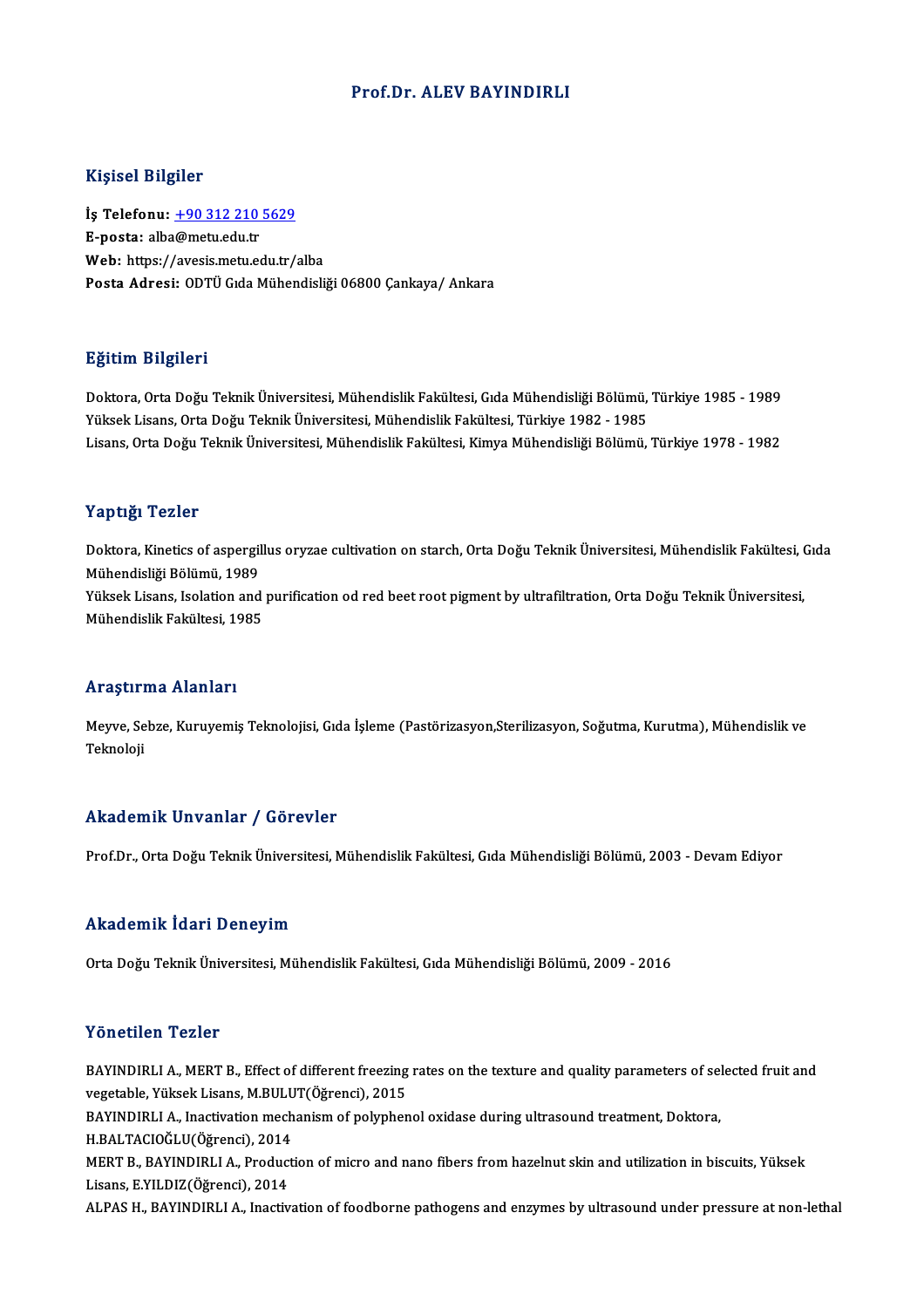and lethal temperatures in apple and orange juices, Doktora, B.HÜLYA(Öğrenci), 2013<br>VU DIZ E. RAVINDIRLLA, Vonilebilir kitoson kaplamanın nav (Dunise granatum) tanala

YILDIZ F., BAYINDIRLI A., Yenilebilir kitosan kaplamanın nar (Punica granatum) tanelerinin kalite parametreleri and lethal temperatures in apple and orange juices, Dokt<br>YILDIZ F., BAYINDIRLI A., Yenilebilir kitosan kaplamanın<br>üzerindeki etkileri., Yüksek Lisans, A.Can(Öğrenci), 2012<br>MERT B. PAYINDIBLLA, Application of bigh dynamis m YILDIZ F., BAYINDIRLI A., Yenilebilir kitosan kaplamanın nar (Punica granatum) tanelerinin kalite parametreleri<br>üzerindeki etkileri., Yüksek Lisans, A.Can(Öğrenci), 2012<br>MERT B., BAYINDIRLI A., Application of high dynamic

üzerindeki etkileri., Yüksek Lisans, A.Can(Öğrenci), 2012<br>MERT B., BAYINDIRLI A., Application of high dynamic microfluidization to improve some quality parameters<br>of orange juice, Yüksek Lisans, Ö.YÜCE(Öğrenci), 2011<br>BAYIN MERT B., BAYINDIRLI A., Application of high dynamic microfluidization to improve some quality parameters<br>of orange juice, Yüksek Lisans, Ö.YÜCE(Öğrenci), 2011<br>BAYINDIRLI A., Effect of ultrasound on drying rate of selected

of orange juice, Yüksek Lisans, Ö.YÜCE(Öğrenci), 2011<br>BAYINDIRLI A., Effect of ultrasound on drying rate of selected produce, Doktora, Y.KANTAŞ(Öğrenci), 2007<br>Yener M. E. , Bayındırlı A., Pressurized Liquid Extraction of P **BAYINDIRLI A., Effect of 1**<br>Yener M. E. , Bayındırlı A.,<br>İ.Hasbay(Öğrenci), 2006<br>ALBAS H., BAYINDIRLI A. Yener M. E. , Bayındırlı A., Pressurized Liquid Extraction of Phenolic Compounds from Fruit Pomaces, Doktora,<br>İ.Hasbay(Öğrenci), 2006<br>ALPAS H., BAYINDIRLI A., Evaluation of high pressure pretreatment for enhancing the dryi

İ.Hasbay(Öğrenci), 2006<br>ALPAS H., BAYINDIRLI A., Evaluation of high pressu:<br>vegetables, Yüksek Lisans, U.YÜCEL(Öğrenci), 2006<br>BAYINDIBLLA, ALBAS H., Effect of high hydrostatis. ALPAS H., BAYINDIRLI A., Evaluation of high pressure pretreatment for enhancing the drying rate of selected fruits and<br>vegetables, Yüksek Lisans, U.YÜCEL(Öğrenci), 2006<br>BAYINDIRLI A., ALPAS H., Effect of high hydrostatic p

vegetables, Yüksek Lisans, U.YÜCEL(Öğrenci), 2006<br>BAYINDIRLI A., ALPAS H., Effect of high hydrostatic pr<br>and vegetable, Yüksek Lisans, S.DEDE(Öğrenci), 2005<br>BAYINDIBLLA, Effect of santralled atmosphere starse

BAYINDIRLI A., Effect of controlled atmosphere storage, modified atmosphere packaging and gaseous ozone treatment and vegetable, Yüksek Lisans, S.DEDE(Öğrenci), 2005<br>BAYINDIRLI A., Effect of controlled atmosphere storage, modified atmosphere packaging and gaseous ozone treat<br>on the survival characteristics of salmonella entertidis at BAYINDIRLI A., Effect of controlled atmosphere storage, modified atmosphere packaging and gaseous ozone tre<br>on the survival characteristics of salmonella entertidis at cherry tomatoes, Yüksek Lisans, E.DAŞ(Öğrenci), 2004<br>B on the survival characteristics of salmonella entertidis at cherry tomatoes, Yüksek L.<br>BAYINDIRLI A., Yüksek hidrostatik basınç ve düşük ısıl işlem kombinasyonu ile yeşil<br>peroksidaz ve lipoksigenazın inaktivasyonu., Yüksek

BAYINDIRLI A., Yüksek hidrostatik basınç ve düşük ısıl işlem kombinasyonu ile yeşil fasülye, bezelye ve havuçta<br>peroksidaz ve lipoksigenazın inaktivasyonu., Yüksek Lisans, Ç.Akyol(Öğrenci), 2004<br>ALPAS H., BAYINDIRLI A., In peroksidaz ve lipoksigenazın inaktivasyonu., Yüksek Lisans, Ç.Akyol(Öğrenci), 2004<br>ALPAS H., BAYINDIRLI A., Inactivation of proxidase and lipoxygenase in green beans, peas and<br>of high hydrostatic pressure and mild heat tre ALPAS H., BAYINDIRLI A., Inactivation of proxidase and lipoxygenase in green beans, peas and carrots by a combina<br>of high hydrostatic pressure and mild heat treatment, Yüksek Lisans, Ç.AKYOL(Öğrenci), 2004<br>BAYINDIRLI A., E

of high hydrostatic pressure and mild heat treatment, Yüksek Lisans, Ç.AKYOL(Öğrenci), 2004<br>BAYINDIRLI A., Effect of hydrogen peroxide high hydrostatic pressure on Salmonella enteritidis in liquid whole egg,<br>Yüksek Lisans, BAYINDIRLI A., Effect of hydrogen peroxide high hydrostatic pressure on Salmonella enteritidis in liquid whole egg,<br>Yüksek Lisans, G.IŞIKER(Öğrenci), 2002<br>BAYINDIRLI A., Effects of size and number of perforations on water

Yüksek Lisans, G.IŞIKER(Öğrenci)<br>BAYINDIRLI A., Effects of size and<br>Lisans, H.ÖZLEM(Öğrenci), 2002<br>BAYINDIBLLA, Manufacturing a 1 BAYINDIRLI A., Effects of size and number of perforations on water vapor permeability of polyethylene film, Yükse<br>Lisans, H.ÖZLEM(Öğrenci), 2002<br>BAYINDIRLI A., Manufacturing a new protective polyethylene based film contain

Lisans, H.ÖZLEM(Öğrenci), 2002<br>BAYINDIRLI A., Manufacturing a<br>Doktora, S.NUR(Öğrenci), 2000<br>BAYINDIBLLA, Engumatic poolis BAYINDIRLI A., Manufacturing a new protective polyethylene based film containing zeoli<br>Doktora, S.NUR(Öğrenci), 2000<br>BAYINDIRLI A., Enzymatic peeling of stone fruits, Yüksek Lisans, İ.Toker(Öğrenci), 2000<br>BAYINDIRLI A., En

BAYINDIRLI A., Enzymatic peeling of stone fruits, Yüksek Lisans, İ.Toker(Öğrenci), 2000

Doktora, S.NUR(Öğrenci), 2000<br>BAYINDIRLI A., Enzymatic peeling of stone fruits, Yüksek Lisans, İ.Toker(Öğrenci), 2000<br>BAYINDIRLI A., The Effect of component interactions on the structural and functional properties of legum BAYINDIRLI A., The Effect of component interactions on the structural and functional properties of legume extrudate<br>Doktora, H.DOĞAN(Öğrenci), 2000<br>BAYINDIRLI A., Control of enzymatic browning in apple juice from Amasya va

Doktora, H.DOĞAN(Öğrenci), 2000<br>BAYINDIRLI A., Control of enzymati<br>2000 BAYINDIRLI A., Control of enzymatic browning in apple juice from Amasya variety, Yüksek Lisans, N.Fatma(Öğrenci),<br>2000<br>BAYINDIRLI A., Control of enzymatic browning in apple tuke from Amasya variety, Yüksek Lisans, N.FATMA(

BAYINDIRLI A., Control of enzymatic browning in apple tuke from Amasya variety, Yüksek Lisans, N.FATMA(Öğrenci),

BAYINDIRLI A., Solute effects and optimization of water activity for the grawth of thermophilic fungi, Yüksek Lisans, F.ATİK(Öğrenci),2000 BAYINDIRLI A., Solute effects and optimization of water activity for the grawth of thermophilic fungi, Yüksek Lisans,<br>F.ATİK(Öğrenci), 2000<br>BAYINDIRLI A., Use of a new polymer based film for modified atmosphere packaging o

F.ATİK(Öğrenci), 2000<br>BAYINDIRLI A., Use of a new poly<br>Lisans, T.Türkeri(Öğrenci), 1999<br>BAYINDIBLLA, Use of a new poly BAYINDIRLI A., Use of a new polymer based film for modified atmosphere packaging of fruits and vegetables, Yüksek<br>Lisans, T.Türkeri(Öğrenci), 1999<br>BAYINDIRLI A., Use of a new polymer based film for modified atmosphere pack

Lisans, T.Türkeri(Öğrenci), 1999<br>BAYINDIRLI A., Use of a new polymer based film for modified atmosphere packaging of fruit and vegetables, Yüksek<br>Lisans, T.TÜRKERİ(Öğrenci), 1999 BAYINDIRLI A., Use of a new polymer based film for modified atmosphere packaging of fruit and vegetables, Yüksek<br>Lisans, T.TÜRKERİ(Öğrenci), 1999<br>BAYINDIRLI A., Control of enzymatic browning in apple juice with antibrownin

Lisans, T.TÜRKERİ(Öğrenci), 1999<br>BAYINDIRLI A., Control of enzymatic browning in apple juice wit<br>surface methodology, Yüksek Lisans, H.ÖZOĞLU(Öğrenci), 1996<br>HAMAMCLH, RAYINDIRLLA, Effects of grouth conditions and st BAYINDIRLI A., Control of enzymatic browning in apple juice with antibrowning agents and analysis by using respon<br>surface methodology, Yüksek Lisans, H.ÖZOĞLU(Öğrenci), 1996<br>HAMAMCI H., BAYINDIRLI A., Effects of growth con

surface methodology, Yüksek Lisans, H.ÖZOĞLU(Öğrenci), 1996<br>HAMAMCI H., BAYINDIRLI A., Effects of growth conditions and stress applications on the cell composition of bakers'<br>yeast, Doktora, N.Ertugay(Öğrenci), 1995 HAMAMCI H., BAYINDIRLI A., Effects of growth conditions and stress applications on the cell composition of bakers'<br>yeast, Doktora, N.Ertugay(Öğrenci), 1995<br>BAYINDIRLI A., HAMAMCI H., Effects of growth conditions and stress

yeast, Doktora, N.Ertugay(Öğrenci), 1<br>BAYINDIRLI A., HAMAMCI H., Effects c<br>Doktora, N.ERTUGAY(Öğrenci), 1995<br>BAYINDIBLLA, Berevidese and linew BAYINDIRLI A., HAMAMCI H., Effects of growth conditions and stress application on the cell composition of bak<br>Doktora, N.ERTUGAY(Öğrenci), 1995<br>BAYINDIRLI A., Peroxidase and lipoxygenase inactivation and ascorbic acid rete

Doktora, N.ERTUGAY(Öğrenci), 1995<br>BAYINDIRLI A., Peroxidase and lipoxygenase inactivation and ascorbic acid retention during blanching of peas<br>greenbeans and carrots, Yüksek Lisans, B.GÜNEŞ(Öğrenci), 1992

### JüriÜyelikleri

Doçentlik Sınavı, Doçentlik Sınavı, Orta Doğu Teknik Üniversitesi, Mart, 2018 Doçentlik Sınavı, Doçentlik Sınavı, Orta Doğu Teknik Üniversitesi, Şubat, 2018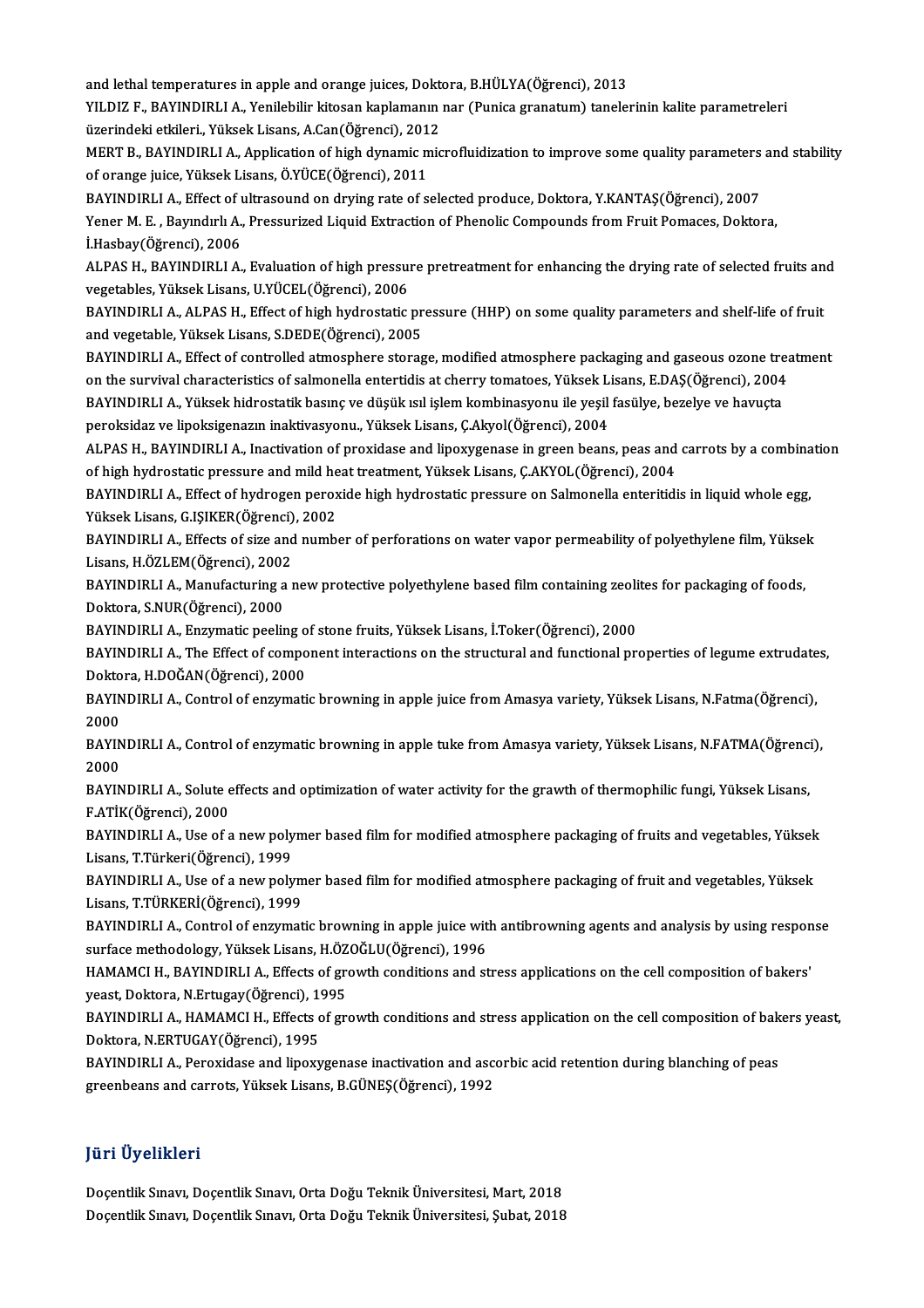Doçentlik Sınavı, Doçentlik Sınavı, Orta Doğu Teknik Üniversitesi, Şubat, 2018<br>Doçentlik Sınavı, Doçentlik Sınavı, Orta Doğu Teknik Üniversitesi, Şubat, 2018 Doçentlik Sınavı, Doçentlik Sınavı, Orta Doğu Teknik Üniversitesi, Şubat, 2018<br>Doçentlik Sınavı, Doçentlik Sınavı, Orta Doğu Teknik Üniversitesi, Ocak, 2018

# Doçentlik Sınavı, Doçentlik Sınavı, Orta Doğu Teknik Üniversitesi, Ocak, 2018<br>SCI, SSCI ve AHCI İndekslerine Giren Dergilerde Yayınlanan Makaleler

- I. SSCI ve AHCI Indekslerine Giren Dergilerde Yayınlanan Makaleler<br>I. Effect of freezing rate and storage on the texture and quality parameters of strawberry and green<br>heap fregen in hame tune freeger been ve finer in a choice include<br>Effect of freezing rate and storage<br>bean frozen in home type freezer<br>Bulut M. Bayer Ö. Kutil E. Baynadulu A Effect of freezing rate and storage<br>bean frozen in home type freezer<br>Bulut M., Bayer Ö., Kırtıl E., Bayındırlı A.<br>INTERNATIONAL JOURNAL OF REERICI bean frozen in home type freezer<br>Bulut M., Bayer Ö., Kırtıl E., Bayındırlı A.<br>INTERNATIONAL JOURNAL OF REFRIGERATION-REVUE INTERNATIONALE DU FROID, cilt.88, ss.360-369, 2018<br>(SCL İndekslerine Ciren Dergi) Bulut M., Bayer Ö., Kırtıl E., Bayı<br>INTERNATIONAL JOURNAL OF<br>(SCI İndekslerine Giren Dergi)<br>Secondaru strusture and se INTERNATIONAL JOURNAL OF REFRIGERATION-REVUE INTERNATIONALE DU FROID, cilt.88, ss.360-36<br>(SCI indekslerine Giren Dergi)<br>II. Secondary structure and conformational change of mushroom polyphenol oxidase during<br>thermogenigati
- (SCI İndekslerine Giren Dergi)<br>Secondary structure and conformational change of mush<br>thermosonication treatment by using FTIR spectroscopy<br>Beltagoğlu H. Bayndulu A. Sayaran E Secondary structure and conforma<br>thermosonication treatment by usi<br>Baltacıoğlu H., Bayındırlı A., Severcan F.<br>FOOD CHEMISTRY silt 214, 88 507 514 thermosonication treatment by using FTIR spectroscopy<br>Baltacıoğlu H., Bayındırlı A., Severcan F.<br>FOOD CHEMISTRY, cilt.214, ss.507-514, 2017 (SCI İndekslerine Giren Dergi)
- III. Effect of thermal treatment on secondary structure and conformational change of mushroom FOOD CHEMISTRY, cilt.214, ss.507-514, 2017 (SCI İndekslerine Giren Dergi)<br>Effect of thermal treatment on secondary structure and conformational<br>polyphenol oxidase (PPO) as food quality related enzyme: A FTIR study<br>Peltegio Effect of thermal treatment on secondary strup<br>polyphenol oxidase (PPO) as food quality rela<br>Baltacioglu H., Bayındırlı A., Severcan M., Severcan F.<br>FOOD CHEMISTRY silt 197, 89,363,369,3015 (SCL In polyphenol oxidase (PPO) as food quality related enzyme: A FTIR s<br>Baltacioglu H., Bayındırlı A., Severcan M., Severcan F.<br>FOOD CHEMISTRY, cilt.187, ss.263-269, 2015 (SCI İndekslerine Giren Dergi)<br>Inastivation of Listaria m Baltacioglu H., Bayındırlı A., Severcan M., Severcan F.<br>FOOD CHEMISTRY, cilt.187, ss.263-269, 2015 (SCI İndekslerine Giren Dergi)<br>IV. Inactivation of Listeria monocytogenes and Escherichia coli by Ultrasonic Waves Under Pr
- FOOD CHEMISTRY, cilt.187, ss.263-269, 2015 (SCI Indekslerine Giren Dergi)<br>Inactivation of Listeria monocytogenes and Escherichia coli by Ultrasonic Waves Under Pressure at<br>Nonlethal (Manosonication) and Lethal Temperatures Inactivation of Listeria monocytogenes and Escherichia coli by U<br>Nonlethal (Manosonication) and Lethal Temperatures (Manother<br>GUZEL B. H. , ARROYO C., CONDON S., PAGAN R., BAYINDIRLI A., ALPAS H.<br>FOOD AND PIOPPOCESS TECUNO Nonlethal (Manosonication) and Lethal Temperatures (Manothermosonication) in Acidic<br>GUZEL B. H. , ARROYO C., CONDON S., PAGAN R., BAYINDIRLI A., ALPAS H.<br>FOOD AND BIOPROCESS TECHNOLOGY, cilt.7, sa.6, ss.1701-1712, 2014 (SC FOOD AND BIO<br>Preface<br>BAYINDIRLI A.<br>Engumes in Env

## V. Preface

Preface<br>BAYINDIRLI A.<br>Enzymes in Fruit and Vegetable Processing: Chemistry and Engineering Applications, 2010 (SCI İndekslerine Giren BAYINI<br>Enzyme<br>Dergi)<br>Evalua Enzymes in Fruit and Vegetable Processing: Chemistry and Engineering Applications, 2010 (SCI İndekslerine Giren<br>Dergi)<br>VI. Evaluation of high pressure pretreatment for enhancing the drying rates of carrot, apple, and green

Dergi)<br>VI. Evaluation of high pressure pretreatment for enhancing the drying rates of carrot, apple, and green<br>hean bean<br>YÜCEL U., ALPAS H., BAYINDIRLI A.<br>JOURNAL OF FOOD ENGINEERING, cilt.98, sa.2, ss.266-272, 2010 (SCI İndekslerine Giren Dergi)<br>Engymes in Enuit and Vegetable Presessing Chemistry and Engineering Annlisations.

YÜCEL U., ALPAS H., BAYINDIRLI A.

## VII. Enzymes in Fruit and Vegetable Processing Chemistry and Engineering Applications Preface<br>Bayindirli A. JOURNAL OF<br><mark>Enzymes in</mark><br>Bayindirli A.<br>ENZYMES IN Enzymes in Fruit and Vegetable Processing Chemistry and Engineering Applications Preface<br>Bayindirli A.<br>ENZYMES IN FRUIT AND VEGETABLE PROCESSING: CHEMISTRY AND ENGINEERING APPLICATIONS, 2010 (SCI

Bayindirli A.<br>ENZYMES IN FRUIT AND \<br>İndekslerine Giren Dergi)<br>Introduction to ongume ENZYMES IN FRUIT AND VE<br>
indekslerine Giren Dergi)<br>
VIII. Introduction to enzymes<br>
Payindirli A İndekslerine<br>I**ntroductio**<br>Bayindirli A.<br>ENZYMES IN

Bayindirli A.<br>ENZYMES IN FRUIT AND VEGETABLE PROCESSING: CHEMISTRY AND ENGINEERING APPLICATIONS, ss.1-18, 2010 Bayindirli A.<br>ENZYMES IN FRUIT AND VEGE<br>(SCI İndekslerine Giren Dergi)<br>Proface (SCI İndeksleri)<br><mark>Preface</mark><br>BAYINDIRLI A.<br>Engumes in Env

# IX. Preface

Preface<br>BAYINDIRLI A.<br>Enzymes in Fruit and Vegetable Processing: Chemistry and Engineering Applications, 2010 (SCI İndekslerine Giren **BAYINI**<br>Enzyme<br>Dergi)<br>EEEEC Enzymes in Fruit and Vegetable Processing: Chemistry and Engineering App<br>Dergi)<br>X. EFFECT OF HIGH PRESSURE ON LACTOCOCCAL BACTERIOPHAGES<br>Avespecty M.D. Perecty E. Atoolit M. PAYINDIPLLA

Dergi)<br><mark>EFFECT OF HIGH PRESSURE ON LACTOCOCCAL B</mark><br>Avsaroglu M. D. , Bozoglu F., Akcelik M., BAYINDIRLI A.<br>JOUPNAL OF FOOD SAEFTY, silt 29, ss 1, ss 26, 26, 2009 Avsaroglu M. D. , Bozoglu F., Akcelik M., BAYINDIRLI A.<br>JOURNAL OF FOOD SAFETY, cilt.29, sa.1, ss.26-36, 2009 (SCI İndekslerine Giren Dergi)

## Avsaroglu M. D. , Bozoglu F., Akcelik M., BAYINDIRLI A.<br>JOURNAL OF FOOD SAFETY, cilt.29, sa.1, ss.26-36, 2009 (SCI indekslerine Giren Dergi)<br>XI. Extraction of total phenolics of sour cherry pomace by high pressure solvent JOURNAL OF FOOD SAFETY, cilt.29, sa.1, ss.26-36, 2009 (SCI Indeksleri<br>Extraction of total phenolics of sour cherry pomace by high pi<br>and determination of the antioxidant activities of the extracts<br>ADU J H – VENER M E – PAV Extraction of total phenolics of sou<br>and determination of the antioxida:<br>ADİL I.H., YENER M.E., BAYINDIRLI A.<br>SERARATION SCIENCE AND TECUNOLO and determination of the antioxidant activities of the extracts<br>ADİL I. H. , YENER M. E. , BAYINDIRLI A.<br>SEPARATION SCIENCE AND TECHNOLOGY, cilt.43, sa.5, ss.1091-1110, 2008 (SCI İndekslerine Giren Dergi)

XII. Subcritical (carbon dioxide plus ethanol) extraction of polyphenols from apple and peach pomaces,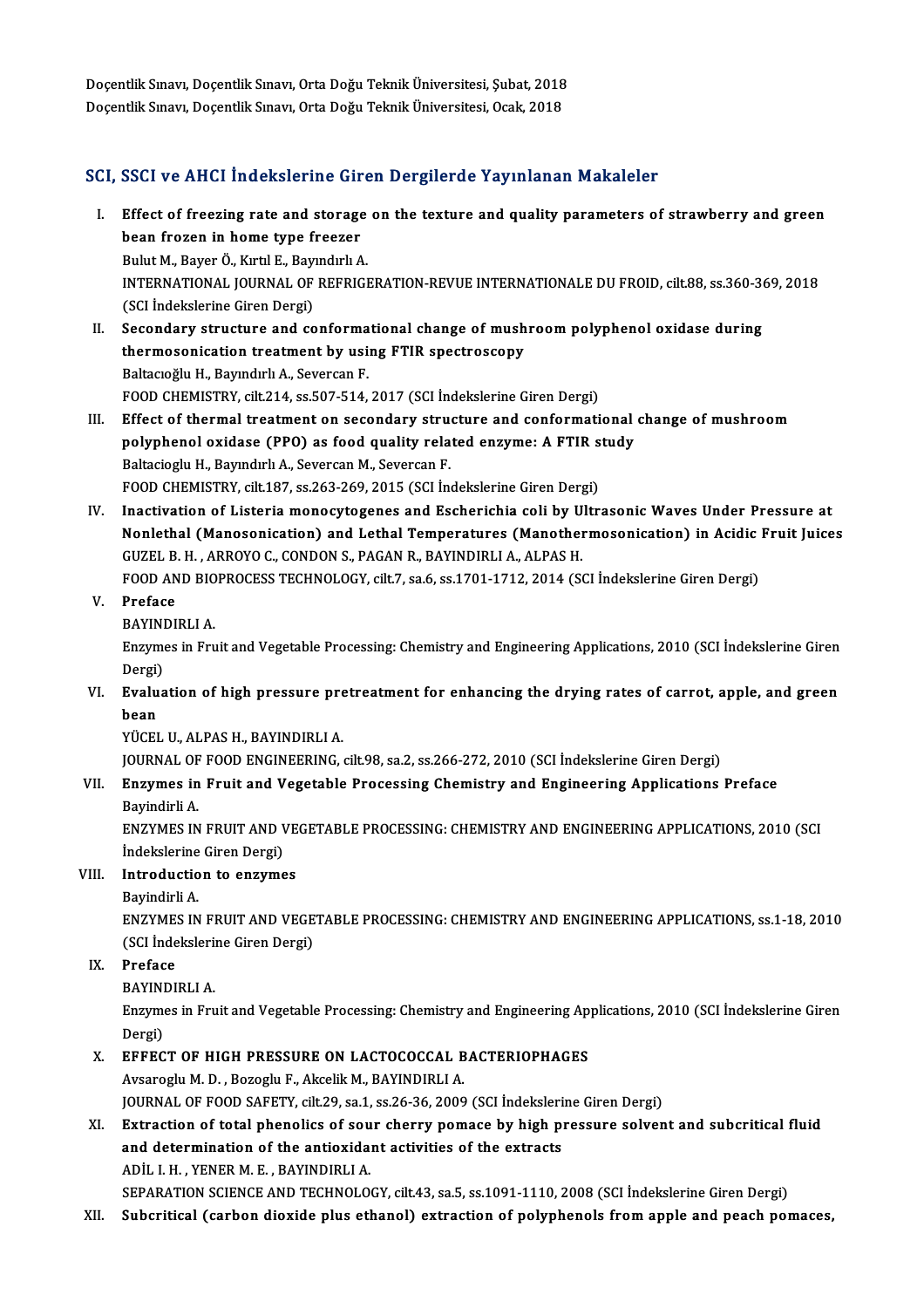|        | and determination of the antioxidant activities of the extracts                                                                                  |
|--------|--------------------------------------------------------------------------------------------------------------------------------------------------|
|        | Adil I. H., Cetin H. I., Yener M. E., Bayindirli A.                                                                                              |
|        | JOURNAL OF SUPERCRITICAL FLUIDS, cilt.43, sa.1, ss.55-63, 2007 (SCI Indekslerine Giren Dergi)                                                    |
| XIII.  | High hydrostatic pressure treatment and storage of carrot and tomato juices: Antioxidant activity                                                |
|        | and microbial safety                                                                                                                             |
|        | DEDE S., Alpas H., Bayindirli A.                                                                                                                 |
|        | JOURNAL OF THE SCIENCE OF FOOD AND AGRICULTURE, cilt.87, sa.5, ss.773-782, 2007 (SCI Indekslerine Giren                                          |
|        | Dergi)                                                                                                                                           |
| XIV.   | Bubble and pore formation of the high-ratio cake formulation with polydextrose as a sugar- and fat-                                              |
|        | replacer                                                                                                                                         |
|        | KOÇER D., HİCŞAŞMAZ Z., BAYINDIRLI A., KATNAŞ S.                                                                                                 |
|        | JOURNAL OF FOOD ENGINEERING, cilt.78, sa.3, ss.953-964, 2007 (SCI Indekslerine Giren Dergi)                                                      |
| XV.    | Inactivation of peroxidase and lipoxygenase in carrots, green beans, and green peas by combination                                               |
|        | of high hydrostatic pressure and mild heat treatment                                                                                             |
|        | AKYOL C., Alpas H., Bayindirli A.                                                                                                                |
|        | EUROPEAN FOOD RESEARCH AND TECHNOLOGY, cilt.224, sa.2, ss.171-176, 2006 (SCI İndekslerine Giren Dergi)                                           |
| XVI.   | Effect of controlled atmosphere storage modified atmosphere packaging and gaseous ozone                                                          |
|        | treatment on the survival of Salmonella Enteritidis on cherry tomatoes                                                                           |
|        | DAS E., GÜZİN CANDAN G. C., BAYINDIRLI A.                                                                                                        |
|        | Food Microbiology, cilt.23, ss.430-438, 2006 (SCI Expanded Indekslerine Giren Dergi)                                                             |
| XVII.  | Efficiency of high pressure treatment on inactivation of pathogenic microorganisms and enzymes in                                                |
|        | apple, orange, apricot and sour cherry juices                                                                                                    |
|        | Bayindirli A., Alpas H., Bozoglu F., HİZAL M.                                                                                                    |
|        | FOOD CONTROL, cilt.17, sa.1, ss.52-58, 2006 (SCI Indekslerine Giren Dergi)                                                                       |
| XVIII. | Lye peeling of 'Tombul' hazelnuts and effect of peeling on quality                                                                               |
|        | KALEOGLU M., BAYINDIRLI L. A., Bayindirli A.                                                                                                     |
|        | FOOD AND BIOPRODUCTS PROCESSING, cilt.82, ss.201-206, 2004 (SCI İndekslerine Giren Dergi)                                                        |
| XIX.   | Modification of water vapour transfer rate of low density polyethylene films for food packaging<br>Dirim S. N., Özden Ö., Bayındırlı A., Esin A. |
|        | JOURNAL OF FOOD ENGINEERING, cilt.63, sa.1, ss.9-13, 2004 (SCI Indekslerine Giren Dergi)                                                         |
| XX.    | Effect of L cysteine kojic acid and 4 hexylresorcinol combination on inhibition of enzymatic                                                     |
|        | browning in Amasya apple juice                                                                                                                   |
|        | İYİDOĞAN N., BAYINDIRLI A.                                                                                                                       |
|        | Journal Of Food Engineering, cilt.62, ss.299-304, 2004 (SCI Expanded Indekslerine Giren Dergi)                                                   |
| XXI.   | Combined effect of high hydrostatic pressure treatment and hydrogen peroxide on Salmonella                                                       |
|        | Enteritidis in liquid whole egg                                                                                                                  |
|        | Isiker G., Gurakan G. C., Bayindirli A.                                                                                                          |
|        | EUROPEAN FOOD RESEARCH AND TECHNOLOGY, cilt.217, sa.3, ss.244-248, 2003 (SCI İndekslerine Giren Dergi)                                           |
| XXII.  | Enzymatic peeling of apricots nectarines and peaches                                                                                             |
|        | TOKER İ., BAYINDIRLI A.                                                                                                                          |
|        | Lwt-Food Science And Technology, cilt.36, ss.215-221, 2003 (SCI Expanded İndekslerine Giren Dergi)                                               |
| XXIII. | Inhibition of enzymic browning in cloudy apple juice with selected antibrowning agents                                                           |
|        | Ozoglu H., Bayindirli A.                                                                                                                         |
|        | FOOD CONTROL, cilt.13, ss.213-221, 2002 (SCI Indekslerine Giren Dergi)                                                                           |
| XXIV.  | Inhibition of enzymatic browning in cloudy apple juice with selected antibrowning agents                                                         |
|        | BAYINDIRLI A, ÖZOĞLU H.                                                                                                                          |
|        | Food Control, cilt.13, ss.213-221, 2002 (SCI Expanded Indekslerine Giren Dergi)                                                                  |
| XXV.   | Inactivation and injury of Escherichia coli 0157 : H7 and Staphylococcus aureus by pulsed electric                                               |
|        | fields                                                                                                                                           |
|        | DAMAR S., Bozoglu F., Hizal M., Bayindirli A.                                                                                                    |
|        | WORLD JOURNAL OF MICROBIOLOGY & BIOTECHNOLOGY, cilt.18, sa.1, ss.1-6, 2002 (SCI Indekslerine Giren Dergi)                                        |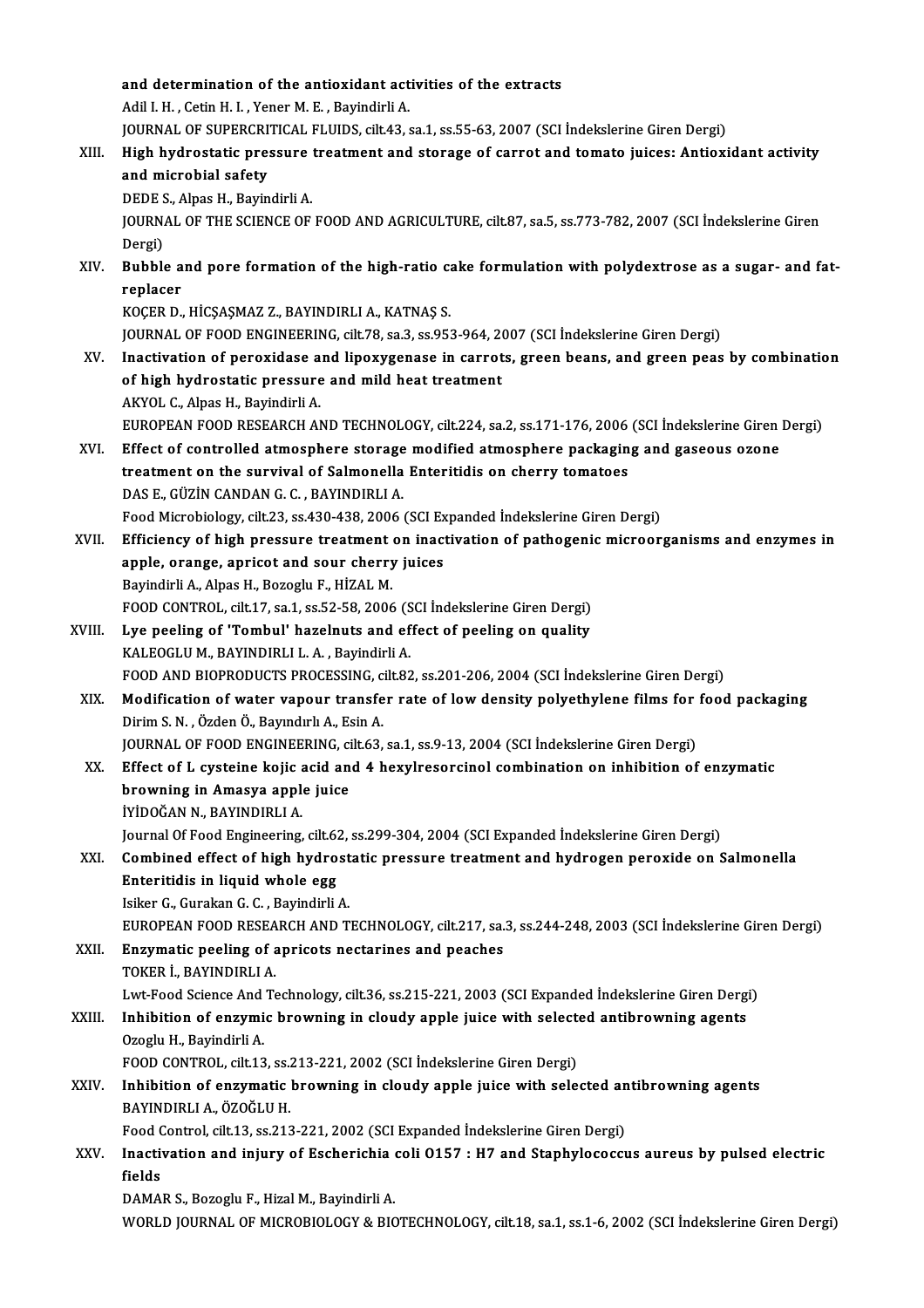| XXVI.   | Modification of a household microwave oven for continuous temperature and weight measurements<br>during drying of foods                                                                        |
|---------|------------------------------------------------------------------------------------------------------------------------------------------------------------------------------------------------|
|         | Okmen Z., Bayindirli A.<br>JOURNAL OF MICROWAVE POWER AND ELECTROMAGNETIC ENERGY, cilt.35, sa.4, ss.225-231, 2000 (SCI<br>Indekslerine Giren Dergi)                                            |
| XXVII.  | EFFECT OF MICROWAVE PROCESSING ON WATER SOLUBLE VITAMINS: KINETIC PARAMETERS<br>ÖKMEN Z. A., BAYINDIRLI A.                                                                                     |
| XXVIII. | INTERNATIONAL JOURNAL OF FOOD PROPERTIES, cilt.2, sa.3, ss.255-264, 1999 (SCI İndekslerine Giren Dergi)<br>Stability of a recombinant plasmid carrying alpha-amylase gene in Bacillus subtilis |
|         | Gurakan G. C., Bayindirli A., Ogel Z., Tanboga P.<br>WORLD JOURNAL OF MICROBIOLOGY & BIOTECHNOLOGY, cilt.14, sa.2, ss.293-295, 1998 (SCI İndekslerine Giren<br>Dergi)                          |
| XXIX.   | Fed-batch cultivation of bakers' yeast: Effect of nutrient depletion and heat stress on cell<br>composition                                                                                    |
|         | Ertugay N., Hamamci H., Bayindirli A.<br>FOLIA MICROBIOLOGICA, cilt.42, sa.3, ss.214-218, 1997 (SCI İndekslerine Giren Dergi)                                                                  |
| XXX.    | Studies on caustic peeling of apples<br>Bayindirli L., Bayindirli A., Sahin S., Sumnu G., Gider S.                                                                                             |
|         | JOURNAL OF FOOD SCIENCE AND TECHNOLOGY-MYSORE, cilt.33, sa.3, ss.240-242, 1996 (SCI Indekslerine Giren<br>Dergi)                                                                               |
| XXXI.   | NONENZYMATIC BROWNING IN CLARIFIED APPLE JUICE AT HIGH-TEMPERATURES - A RESPONSE-<br><b>SURFACE ANALYSIS</b><br>BAYINDIRLI A., KHALAFI S., YENICERI A.                                         |
|         | JOURNAL OF FOOD PROCESSING AND PRESERVATION, cilt.19, sa.3, ss.223-227, 1995 (SCI İndekslerine Giren<br>Dergi)                                                                                 |
| XXXII.  | PEROXIDASE AND LIPOXYGENASE INACTIVATION DURING BLANCHING OF GREEN BEANS GREEN<br><b>PEAS AND CARROTS</b><br>GÜNEŞ B., BAYINDIRLI A.                                                           |
| XXXIII. | Lwt-Food Science And Technology, cilt.26, ss.406-410, 1993 (SCI Expanded İndekslerine Giren Dergi)<br>Kinetic analysis of aspergillus oryzae cultivations on starch                            |
|         | BAYINDIRLI A., OZILGEN M., UNGAN S.<br>Biocatalysis and Biotransformation, cilt.5, sa.1, ss.71-78, 1991 (SCI Expanded Indekslerine Giren Dergi)                                                |
| XXXIV.  | MODELING OF SEQUENTIAL BATCH ULTRAFILTRATION OF RED BEET EXTRACT<br>BAYINDIRLI A., YILDIZ F., OZILGEN M.                                                                                       |
|         | JOURNAL OF FOOD SCIENCE, cilt.53, sa.5, ss.1418-1422, 1988 (SCI Indekslerine Giren Dergi)                                                                                                      |
|         |                                                                                                                                                                                                |

### Diğer Dergilerde Yayınlanan Makaleler

Iger Dergilerde Yayınlanan Makaleler<br>I. A new protective polyethylene based film containing zeolites for the packaging of fruits and<br>wegetables: Film preparation vergifier as any intendired<br>A new protective polyethylen<br>vegetables: Film preparation<br>Divim S N - Fein A - RAVINDIRLL A new protective polyethylene<br>vegetables: Film preparation<br>Dirim S.N., Esin A., BAYINDIRLI A.<br>Turkich Journal of Engineering and vegetables: Film preparation<br>Dirim S. N. , Esin A., BAYINDIRLI A.<br>Turkish Journal of Engineering and Environmental Sciences, cilt.27, sa.1, ss.1-9, 2003 (Diğer Kurumların Hakemli Dirim S. N.<br>Turkish Jo<br>Dergileri)

# Dergileri)<br>Kitap & Kitap Bölümleri

Itap & Kitap Bölümleri<br>I. Enzymes in Fruit and Vegetable Processing: Chemistry and Engineering Applications<br>Raymdul: A. (Editën) Bayındırlı A. (Editör)<br>CRC, New York, New-York, 2010 Enzymes in Fruit and Vegetal<br>Bayındırlı A. (Editör)<br>CRC, New York , New-York, 2010